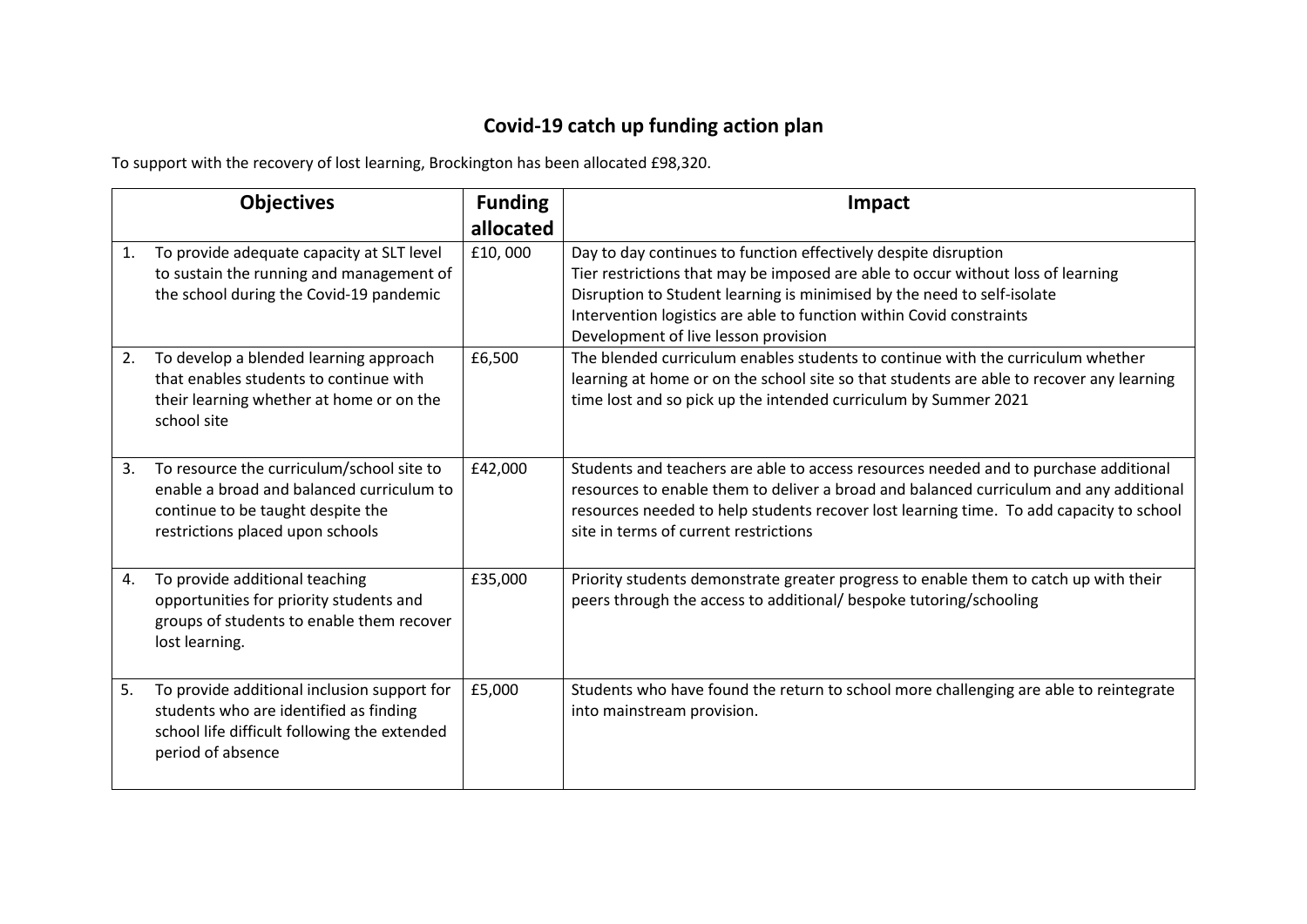## **Actions**

| <b>Objective</b>                                                                                                                           | <b>Actions</b>                                                                                                                                                           | <b>Timeframe</b>                                                          | <b>Cost</b> | Impact                                                                                                           |
|--------------------------------------------------------------------------------------------------------------------------------------------|--------------------------------------------------------------------------------------------------------------------------------------------------------------------------|---------------------------------------------------------------------------|-------------|------------------------------------------------------------------------------------------------------------------|
| To provide adequate<br>capacity at SLT level to<br>sustain the running and<br>management of the school<br>during the Covid-19<br>pandemic. | Internally advertise<br>temporary role.                                                                                                                                  | Autumn 1                                                                  | c.£10,000   | Provide capacity at SLT to cope with the demands of Covid-<br>19 upon school logistics and management.           |
| To develop a blended<br>learning approach that<br>enables students to<br>continue with their<br>learning whether at home                   | To buy visualisers and<br>webcams to enable staff<br>to teach from home if<br>self-isolating.                                                                            | Autumn 1                                                                  | £3000       | Staff able to deliver live lessons from home or in school so<br>that impact of curriculum delivery is minimised. |
| or on the school site.                                                                                                                     | To buy the Google Suite<br>licence to enable 250<br>students to access a<br>single lesson - to be used<br>in the event of class/year<br>groups/whole school<br>lockdown. | Autumn 1                                                                  | £3300       | Maximise the numbers that staff can deliver to in one live<br>lesson to allow greatest flexibility of resources. |
|                                                                                                                                            | Staff training on Google<br>Meet.                                                                                                                                        | August inset days<br>and after school<br>inset sessions in<br>autumn term | Staff time  | To train staff on how they can deliver live lesson most<br>effectively.                                          |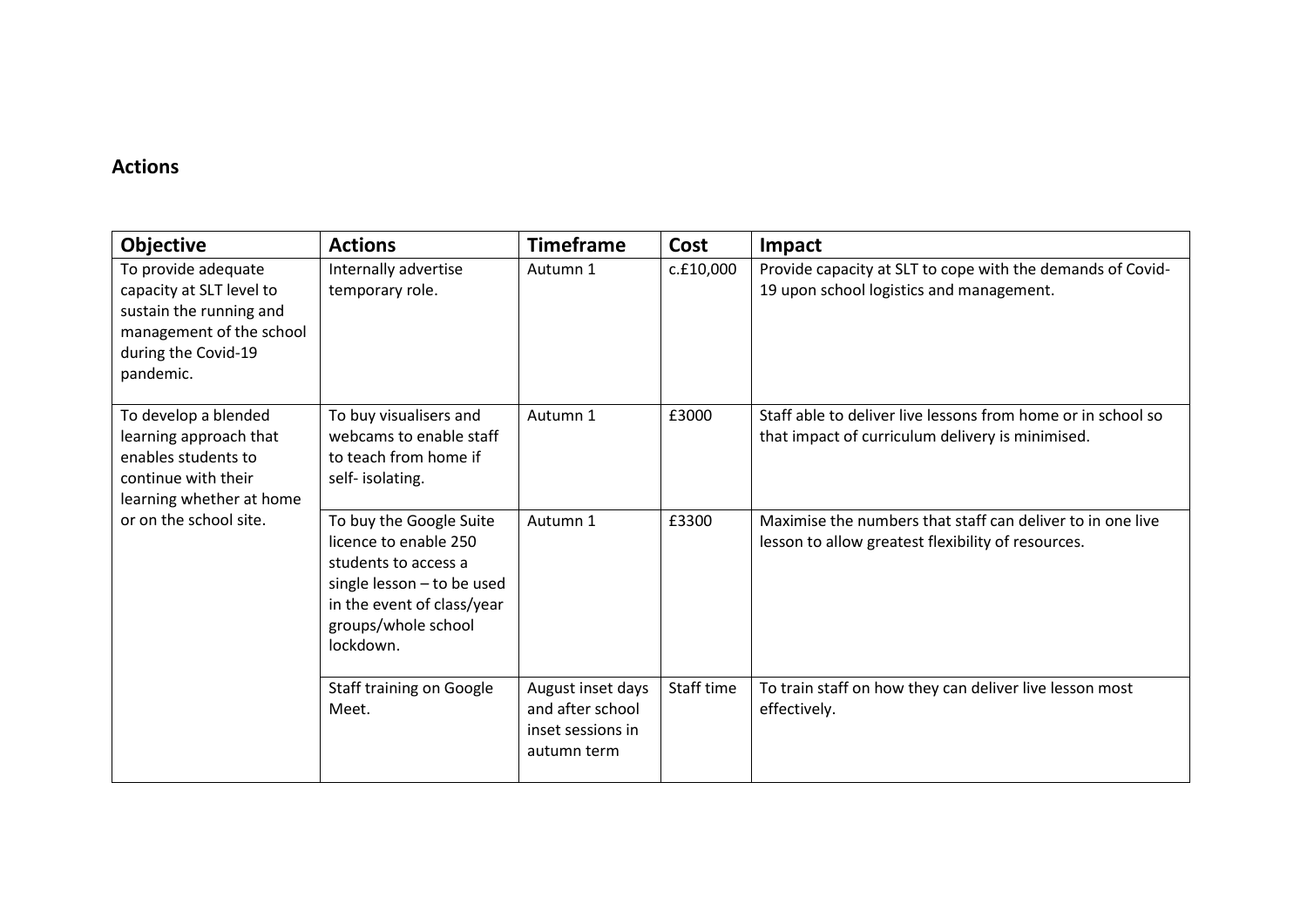| To resource the<br>curriculum/school site to<br>enable a broad and<br>balanced curriculum to<br>continue to be taught<br>despite the restrictions | Design technology<br>subjects to be better<br>resourced to enable them<br>to deliver their curriculum<br>effectively.                                                                                                                                                                                  | Autumn 1 | £12,000                                                                                                           | Failed equipment will be repaired and computer access will<br>be greater increased, allowing students to access the<br>curriculum more effectively and ensure these subjects can<br>be taught. |
|---------------------------------------------------------------------------------------------------------------------------------------------------|--------------------------------------------------------------------------------------------------------------------------------------------------------------------------------------------------------------------------------------------------------------------------------------------------------|----------|-------------------------------------------------------------------------------------------------------------------|------------------------------------------------------------------------------------------------------------------------------------------------------------------------------------------------|
| placed upon schools.                                                                                                                              | Curriculum areas to bid<br>for resources as they<br>identify they need them<br>to catch students up.                                                                                                                                                                                                   | Ongoing  | £16,000                                                                                                           | To resource areas more fully in light of the restraints the<br>pandemic places upon schools so that subjects can provide<br>what they need to deliver this.                                    |
|                                                                                                                                                   | English texts for all year<br>groups purchased and<br>send out.                                                                                                                                                                                                                                        | Spring 1 | £2000                                                                                                             | Students across all year groups to access the texts need<br>whilst learning remotely.                                                                                                          |
|                                                                                                                                                   | 10 reading pens for exam<br>access so that there is a<br>reduced need for staff to<br>have to be in close<br>contact during exams.                                                                                                                                                                     | Autumn 1 | £2000                                                                                                             | Exam access readers won't be needed as students will use<br>reading pens - thus protecting staff from sustained close<br>contact.                                                              |
|                                                                                                                                                   | Outside space<br>development - to enable<br>more effective use of the<br>outside space by building<br>a shelter which students<br>can use to eat/socialise<br>under during break and<br>lunchtime by the addition<br>of a 16x8m Free standing<br>dome covered canopy<br>structure in the<br>courtyard. | Autumn 2 | £10,000<br>from<br>Covid-19<br>funding.<br>Quotes<br>indicated<br>this will<br>be a total<br>cost of<br>c.£40,000 | To reduce the crowding during breaks and lunches that our<br>current building layout has - especially during wet weather.                                                                      |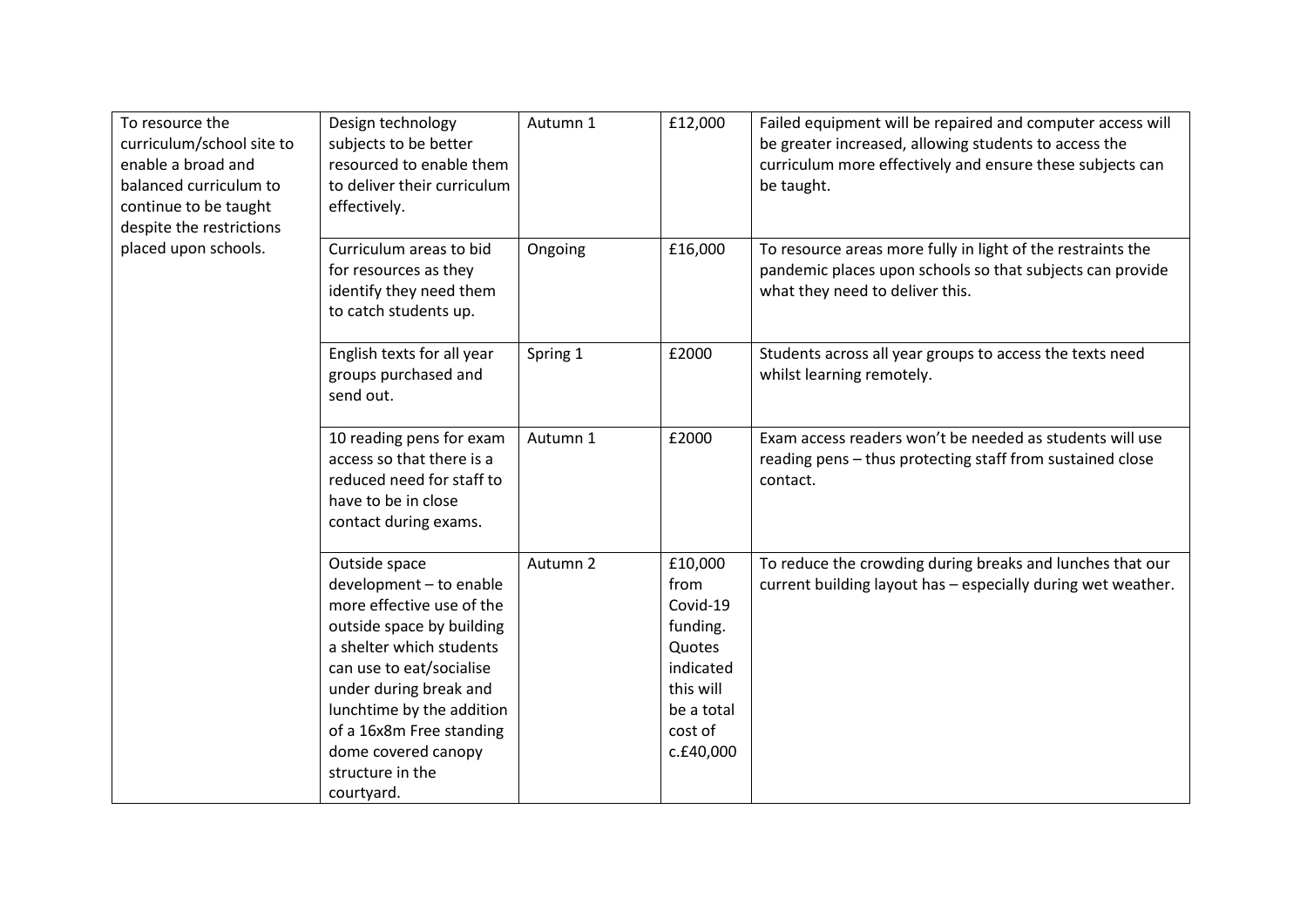|                                                                                                                                                | Virtual parent evening<br>software purchase.                                                                                                                                            | Autumn 1                 | £600                                                                              | To enable virtual consultation evenings to continue so that<br>parents/carers are informed of progress, as would normally<br>take place. |
|------------------------------------------------------------------------------------------------------------------------------------------------|-----------------------------------------------------------------------------------------------------------------------------------------------------------------------------------------|--------------------------|-----------------------------------------------------------------------------------|------------------------------------------------------------------------------------------------------------------------------------------|
|                                                                                                                                                | Staff to put together<br>virtual option package for<br>year 9.                                                                                                                          | Spring 1                 | Staff<br>training<br>and time                                                     | To enable KS3-4 transition to take place effectively.                                                                                    |
| To provide additional<br>teaching opportunities for<br>priority students and<br>groups of students to<br>enable them recover lost<br>learning. | Staff to deliver holiday<br>schooling - initially for<br>year 11 but potentially to<br>expand if capacity allows.<br>October half term - Year<br>11, Easter school - year<br>10 and 11. | Termly                   | c.£5000<br>depending<br>on<br>sessions<br>that run                                | Online October school for year 11 students.<br>Easter school also to be funded.                                                          |
|                                                                                                                                                | NGRT testing for year 7<br>students                                                                                                                                                     | Autumn 1                 | £0                                                                                | To baseline year 7 students reading scores.                                                                                              |
|                                                                                                                                                | Recovery support from<br>external schemes to<br>support other year<br>groups as data shows is<br>necessary.                                                                             | Autumn 2 and<br>spring 1 | c. £10,000                                                                        | To enable priority students to recover more swiftly lost<br>learning.                                                                    |
|                                                                                                                                                | Tutoring for priority<br>students - either through<br>national tutoring scheme<br>or by buying in tutors to<br>work with key students in<br>years 10/11 firstly, and<br>then at KS3.    | Spring 1                 | c. £20,000<br>additional<br>funding<br>could be<br>used from<br>Pupil<br>Premium. | To enable priority disadvantaged students to recover more<br>swiftly lost learning.                                                      |